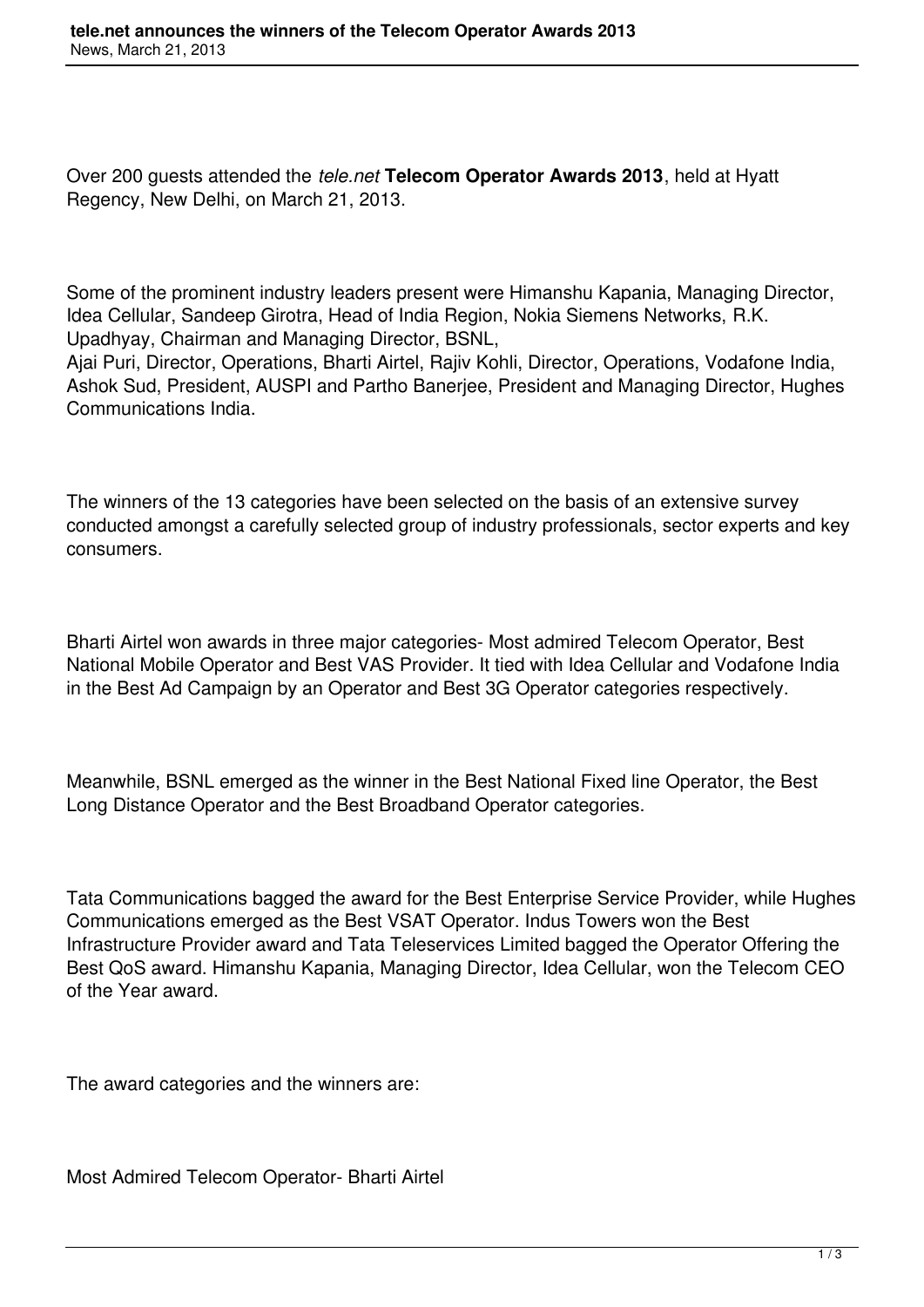Best National Fixed Line Operator- Bharat Sanchar Nigam Limited

Best National Mobile Operator-Bharti Airtel

Best 3G Operator-Vodafone India and Bharti Airtel

Best Long Distance Operator- Bharat Sanchar Nigam Limited

Best Broadband Operator- Bharat Sanchar Nigam Limited

Best VSAT Operator- Hughes Communications

Best Infrastructure Provider-Indus Towers

Best Enterprise Service Provider- Tata Communications

Best VAS Provider-Bharti Airtel

Best Ad Campaign by an Operator-Bharti Airtel and Idea Cellular

Operator Offering the Best QoS- TTSL